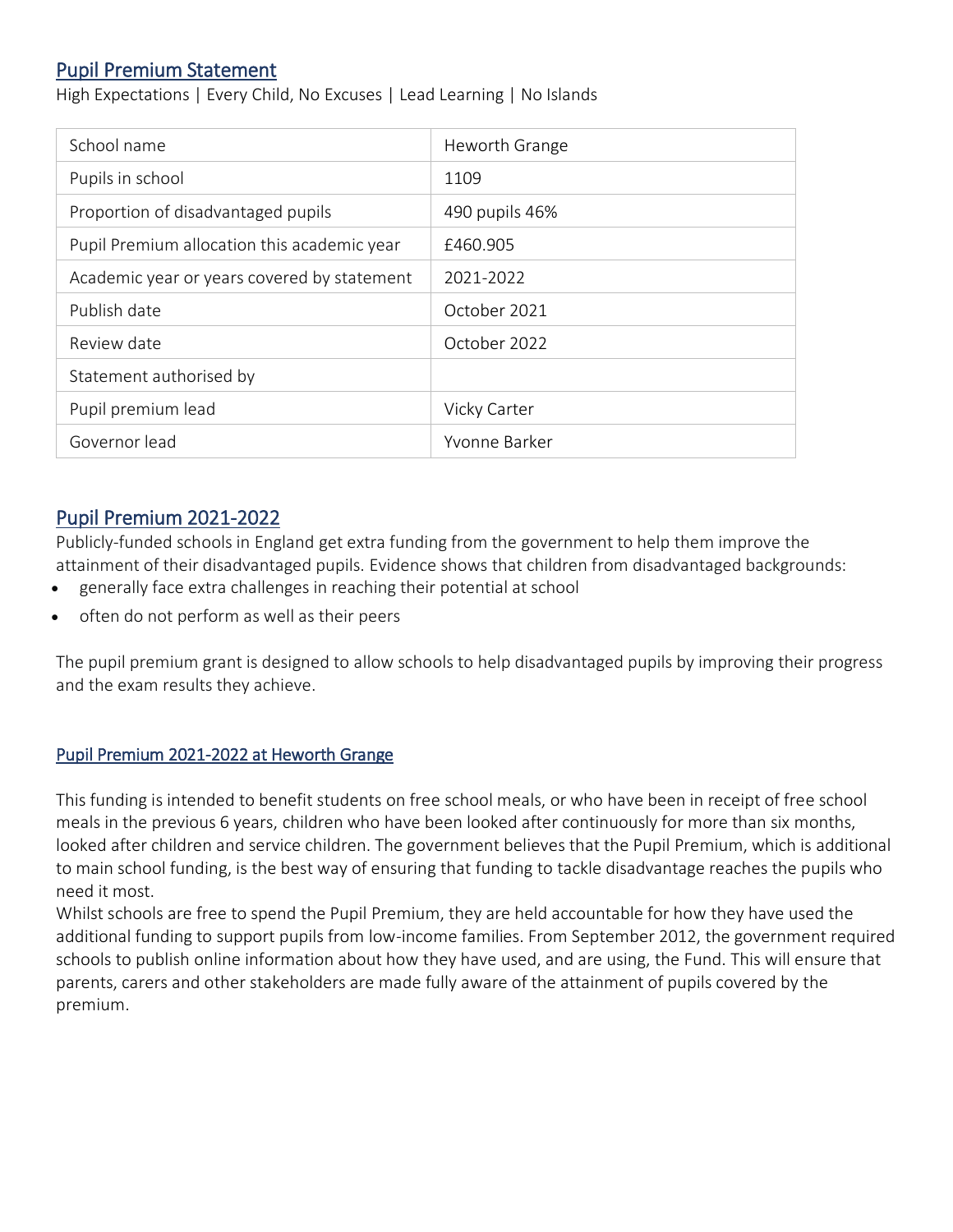## Students eligible for Pupil Premium

|                                                                  | Funding 2021-2022 per pupil |
|------------------------------------------------------------------|-----------------------------|
| Free School Meals Ever 6                                         | £955                        |
| Looked after children and<br>previously looked after<br>children | £2345                       |
| Service Children                                                 | £310                        |

The funding allocations for Pupil Premium students are as follows:

## Students eligible at Heworth Grange 2021-2022

| Year<br>group | Total<br>students | Pupil<br>Premium | Pupil<br>Premium<br>% | <b>FSM</b> | FSM% | LAC            | LAC% | Service<br>Children | Service<br>children<br>% | Pupil<br>Premium |
|---------------|-------------------|------------------|-----------------------|------------|------|----------------|------|---------------------|--------------------------|------------------|
|               | 201               | 119              | 59%                   | 88         | 44%  | $\overline{2}$ | 1%   | $\mathbf 0$         | 0.0                      | 111735           |
| 8             | 240               | 98               | 41%                   | 114        | 48%  | $\overline{2}$ | 0.8% | $\mathbf 0$         | 0.0                      | 92635            |
| 9             | 206               | 84               | 41%                   | 95         | 46%  | 0              | 0%   | 3                   | 1.5%                     | 81150            |
| 10            | 208               | 93               | 45%                   | 79         | 38%  | 3              | 1.4% | $\mathbf 0$         | 0.0                      | 85950            |
| 11            | 212               | 96               | 45%                   | 69         | 33%  | 3              | 1.4% | 2                   | 1%                       | 89435            |
| <b>TOTAL</b>  | 1067              | 490              | 46%                   | 445        | 42%  | 10             | 1%   | 5                   | 0.5%                     | 460905           |

(Data correct as of September 2021)

### **Disadvantaged pupil performance overview**

|                         | 2019    | 2020 CAG | National Average    | 2021 TAG           |
|-------------------------|---------|----------|---------------------|--------------------|
|                         |         |          | 2019 (most recent   |                    |
|                         |         |          | validated data set) |                    |
| <b>Progress 8</b>       | $-1.13$ | $-0.7$   | 0.01                | $-0.61$            |
| <b>Ebacc entry</b>      | 30.95%  | 35%      |                     | 25.85%             |
| <b>Attainment 8</b>     | 32.41   | 34       | 47.6                | 38.3               |
| $%$ Grade 5+ English    | 14.3%   | 13%      | 44%                 | 32.65%             |
| and Maths               |         |          |                     |                    |
| % Grade 4+ English      | 34.5%   | 34%      | 66%                 | 51.02%             |
| and Maths               |         |          |                     |                    |
| <b>Destination data</b> | 92%     | 95.9%    | $94\%*$             | <b>97% TBC NOV</b> |
|                         |         |          |                     | 21                 |

## Strategy aims for disadvantaged pupils

| Aim                          | <b>Target</b> | Target date |
|------------------------------|---------------|-------------|
| Progress 8                   | $-0.16$       | August 2022 |
| Attainment 8                 | 45.46         | August 2022 |
| % Grade 5+ English and Maths | 48.3%         | August 2022 |
| % Grade 4+ English and Maths | 79.8%         | August 2022 |
| Ebacc entry                  | 27%           | August 2022 |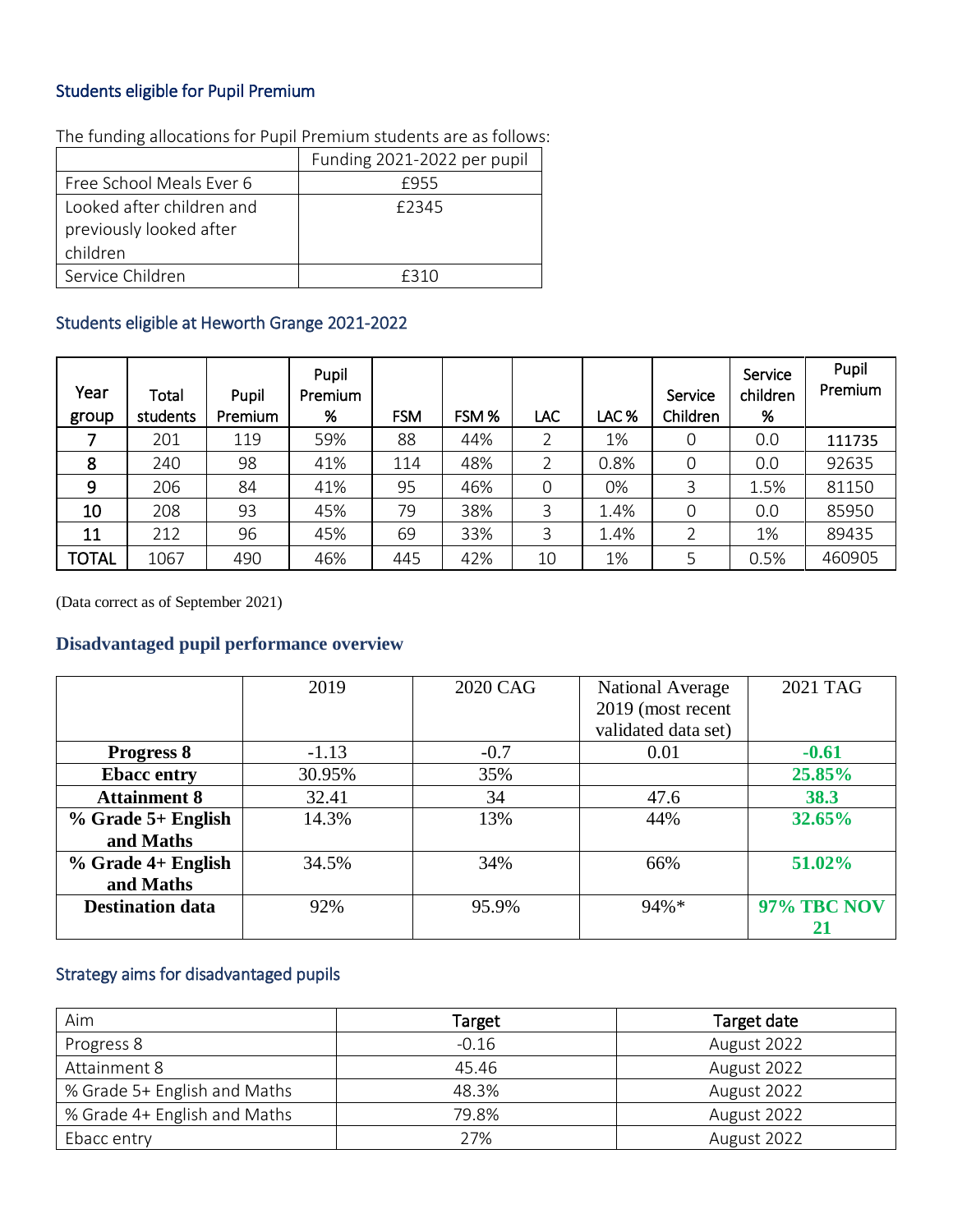#### Rationale

The spending of pupil premium funding has been influenced by external research; such as the [Education](https://educationendowmentfoundation.org.uk/evidence-summaries/pupil-premium-guide/) Endowment [Foundation's](https://educationendowmentfoundation.org.uk/evidence-summaries/pupil-premium-guide/) (EEF) pupil premium guide, which suggests that pupil premium spending is most effective when schools use a tiered approach, targeting spending across the following 3 areas below but focusing on teaching quality – investing in learning and development for teachers. The three areas are:

- Teaching
- Targeted academic support
- Wider strategies

### **Teaching**

Research shows the majority of the funding and focus should aim to improve teaching as this has the most significant impact on supporting pupil premium students. Spending on improving teaching might include professional development, training and support for early career teachers and recruitment and retention. Ensuring an effective teacher is in front of every class, and that every teacher is supported to keep improving, is the key ingredient of a successful school.

#### **Targeted academic support**

Considering how classroom teachers and teaching assistants can provide targeted academic support, including how to link structured one-to-one or small group intervention to classroom teaching, is likely to be a key component of an effective Pupil Premium strategy.

#### **Wider strategies**

Wider strategies relate to the most significant non-academic barriers to success in school, including

attendance, behaviour and social and emotional support.

Pupil Premium Support model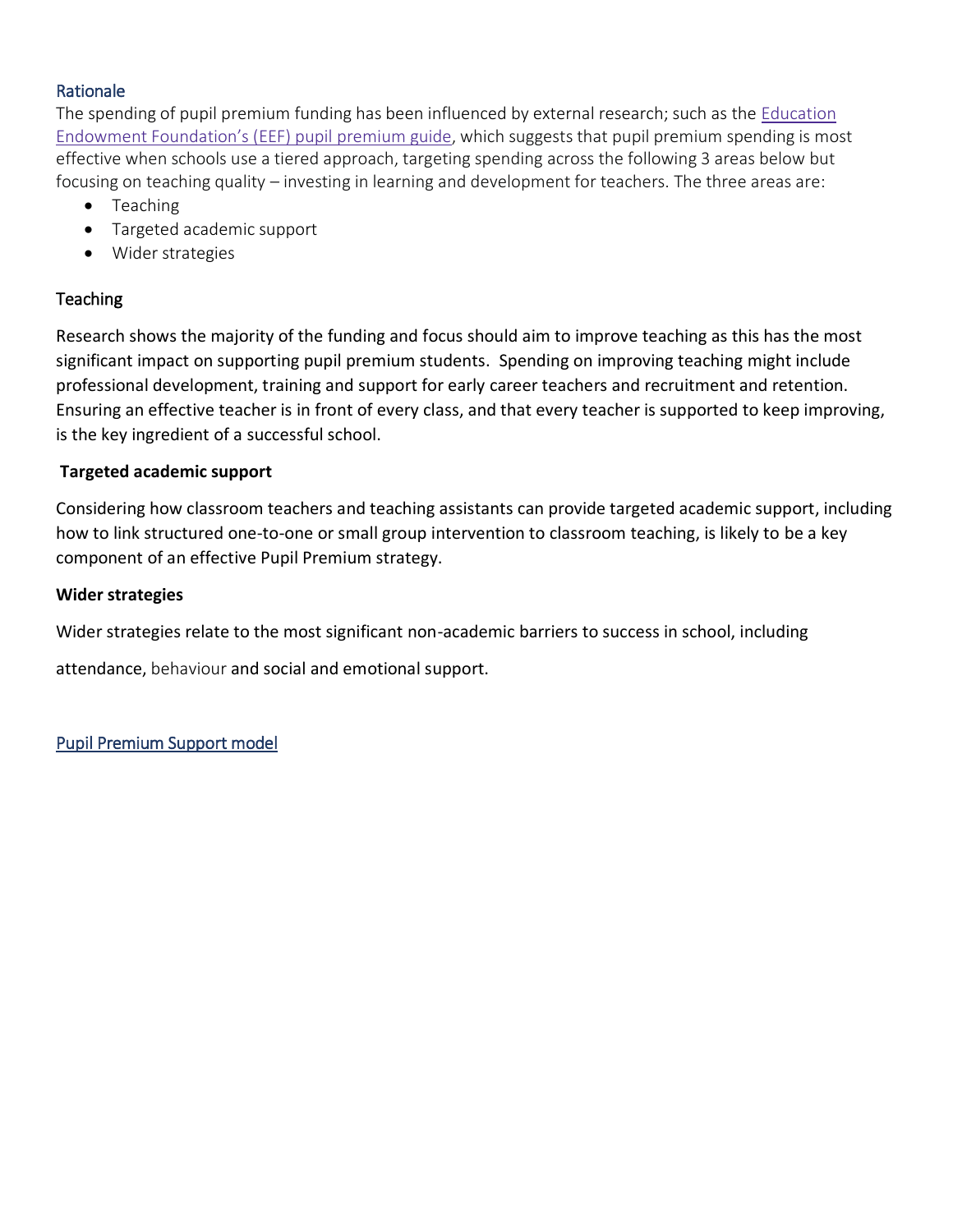The funding received for students eligible for pupil premium will be focused heavily towards improving Teaching as the diagram below shows this is the most significant lever in driving improvements in learning and progress for our pupil premium students. Whilst not all work required to develop teaching comes directly from the pupil premium allocation, it is important to highlight the wider work being undertaken to constantly strive for better teaching, better learning and better outcomes for our pupil premium students.



Barriers to learning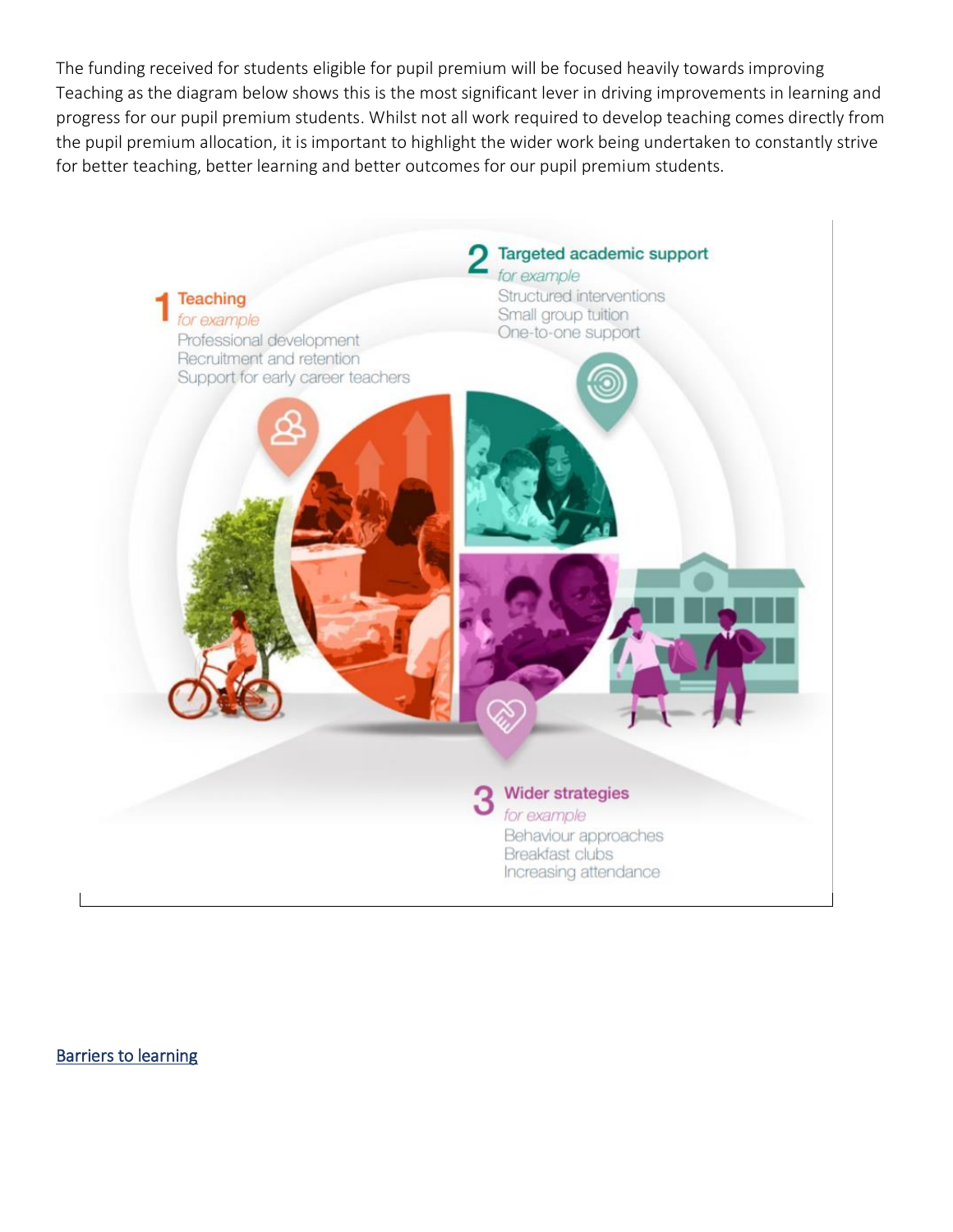| Internal school barriers |                                                                                              |
|--------------------------|----------------------------------------------------------------------------------------------|
| А.                       | Disadvantaged students do not perform in line with national averages                         |
| Β.                       | Disadvantaged reading ages are lower on intake than non-disadvantaged students hindering     |
|                          | access to the curriculum                                                                     |
| External school barriers |                                                                                              |
|                          | Attendance of disadvantaged students is not in line with their non-disadvantaged peers       |
|                          | Persistence absenteeism is more prevalent in disadvantaged students                          |
| D.                       | Social, emotional and mental health issues disproportionately affect disadvantaged students. |
| F.                       | The cultural capital of disadvantaged students is not as developed as non-disadvantaged      |
|                          | students                                                                                     |

# Teaching priorities for current academic year

| Priority                            | Activity                                                              |
|-------------------------------------|-----------------------------------------------------------------------|
| Improve the effectiveness of        | Recruitment of teaching and learning team                             |
| teaching quality across all subject | SOLAR learning cycle monitored and reviewed                           |
| areas                               | Writing frames and sentence starters                                  |
|                                     | Scaffolding expertise in lesson                                       |
|                                     | Emphasis of keywords                                                  |
|                                     | Signposting tier 2 and Tier 3 vocabulary                              |
|                                     | Modelling by teachers                                                 |
|                                     | Consistent sticky explanation discussed and planned in teaching teams |
|                                     | Retrieval starters embedded in all departments                        |
|                                     | Effective questioning - directed to PP students                       |
|                                     | Clarify understanding from DA students first                          |
|                                     | Increase mini reviews in lessons                                      |
|                                     | Create seating plans that support disadvantaged students*             |
|                                     |                                                                       |
| Improve the professional            | Investment in CPD-NPQ Teacher development                             |
| development for teachers at all     | Investment in CPD - NPQ Leading teaching                              |
| levels                              | Investment in CPD - NPQ Behaviour and culture                         |
|                                     | Investment in whole school CPD                                        |
|                                     |                                                                       |
|                                     |                                                                       |
| Barriers these priorities address   | A B C D E (See barrier to learning table)                             |
| See table for projected spending    |                                                                       |

# Targeted academic support priorities

| Measure                                | Activity                                                     |
|----------------------------------------|--------------------------------------------------------------|
| Improve outcomes for disadvantaged     | Carefully mapped TA provision                                |
| students so that life chances are also | Reading intervention - lexia                                 |
| improved                               | Reading intervention -accelerated reader                     |
|                                        | Pit stop 1:1 and small group withdrawal work                 |
|                                        | Intervention sessions for Year 11 that change in response to |
|                                        | data                                                         |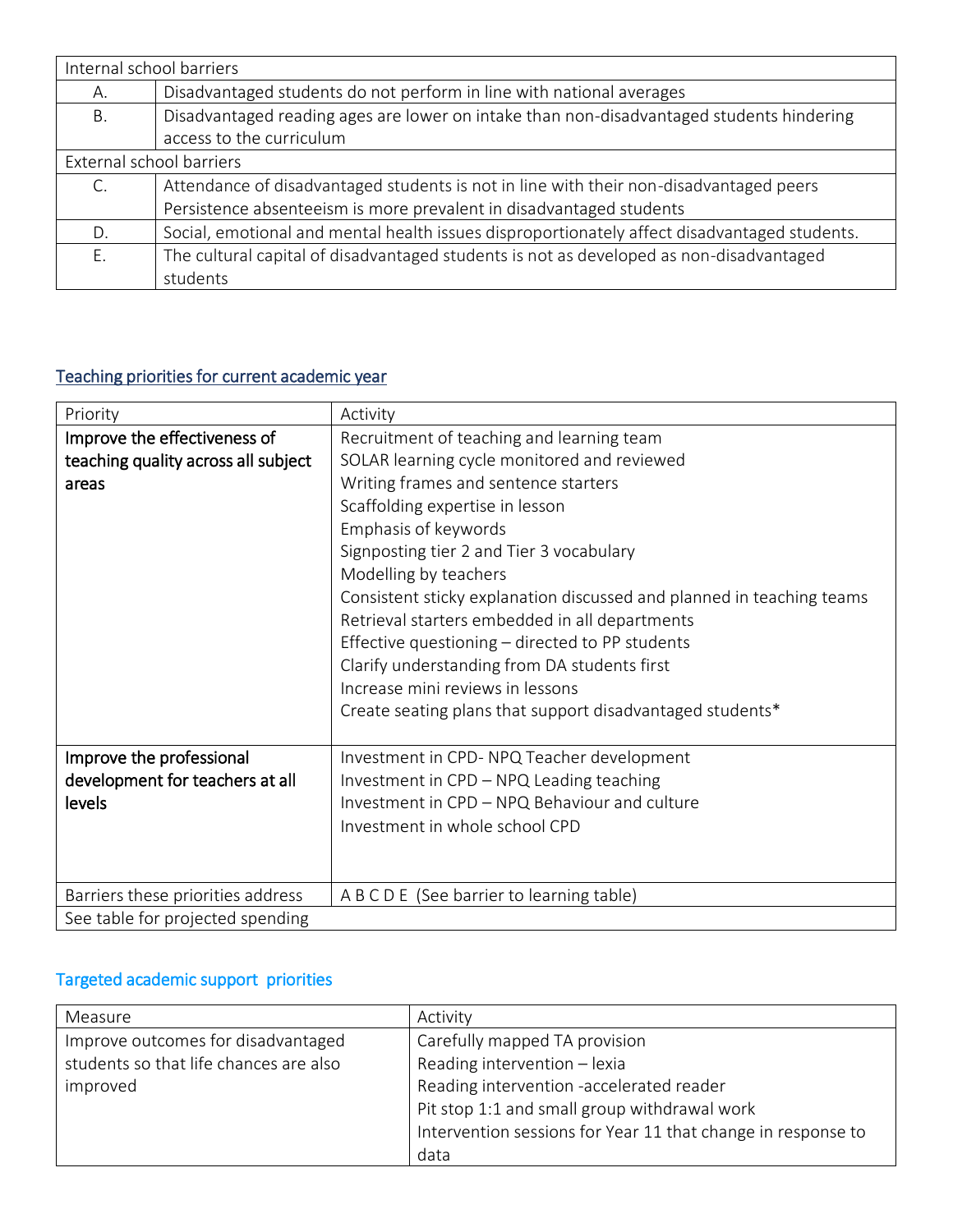|                                   | HOY 1:1                                                 |
|-----------------------------------|---------------------------------------------------------|
|                                   | Calendared HOY HOD SLT meetings with DA focus           |
|                                   | Calendared HOY SLT meetings                             |
|                                   | Employment of Key stage Achievement leads with specific |
|                                   | focus on DA students                                    |
|                                   | Alternative placements set up where necessary           |
|                                   | Personalised time tables to engage students             |
|                                   | Plan and implementation of the innovative curriculum    |
|                                   | Work scrutinies with disadvantaged students focus       |
|                                   | Advisory intervention for core subjects and reading     |
|                                   |                                                         |
| Barriers these priorities address | A B (See barrier to learning table)                     |
| See table for projected spending  |                                                         |

# Wider strategies for current academic year

| Measure                                 | Activity                                                      |
|-----------------------------------------|---------------------------------------------------------------|
| Improve the attendance of disadvantaged | Track attendance for DA and intervene immediately as priority |
| students                                | Safeguard and monitor DA students                             |
|                                         | Ensure DA students sit next to a supportive student           |
|                                         |                                                               |
|                                         |                                                               |
| Ensure wholistic care for disadvantaged | New non=teaching heads of year                                |
| students                                | Pit stop as differentiated behavior support                   |
|                                         | New attendance policy and lead                                |
|                                         | Attendance rewards                                            |
|                                         | Advisory programme                                            |
|                                         | Breakfast programme                                           |
|                                         | Pastoral intervention                                         |
|                                         | Emotional and mental health support on site                   |
|                                         | Uniform subsidies                                             |
|                                         | Equipment provided                                            |
|                                         | CAF TAF referrals for support at home                         |
|                                         | Learning mentors assigned to some students                    |
|                                         | Prioritised SEND intervention                                 |
|                                         | Weekly welfare meeting                                        |
|                                         | Oracy development                                             |
|                                         | Careers advice and guidance                                   |
| Barriers these priorities address       | A CDE (See barrier to learning table)                         |
| See table for projected spending        |                                                               |

# The following graph represents the significance of investing the PPF into quality first teaching: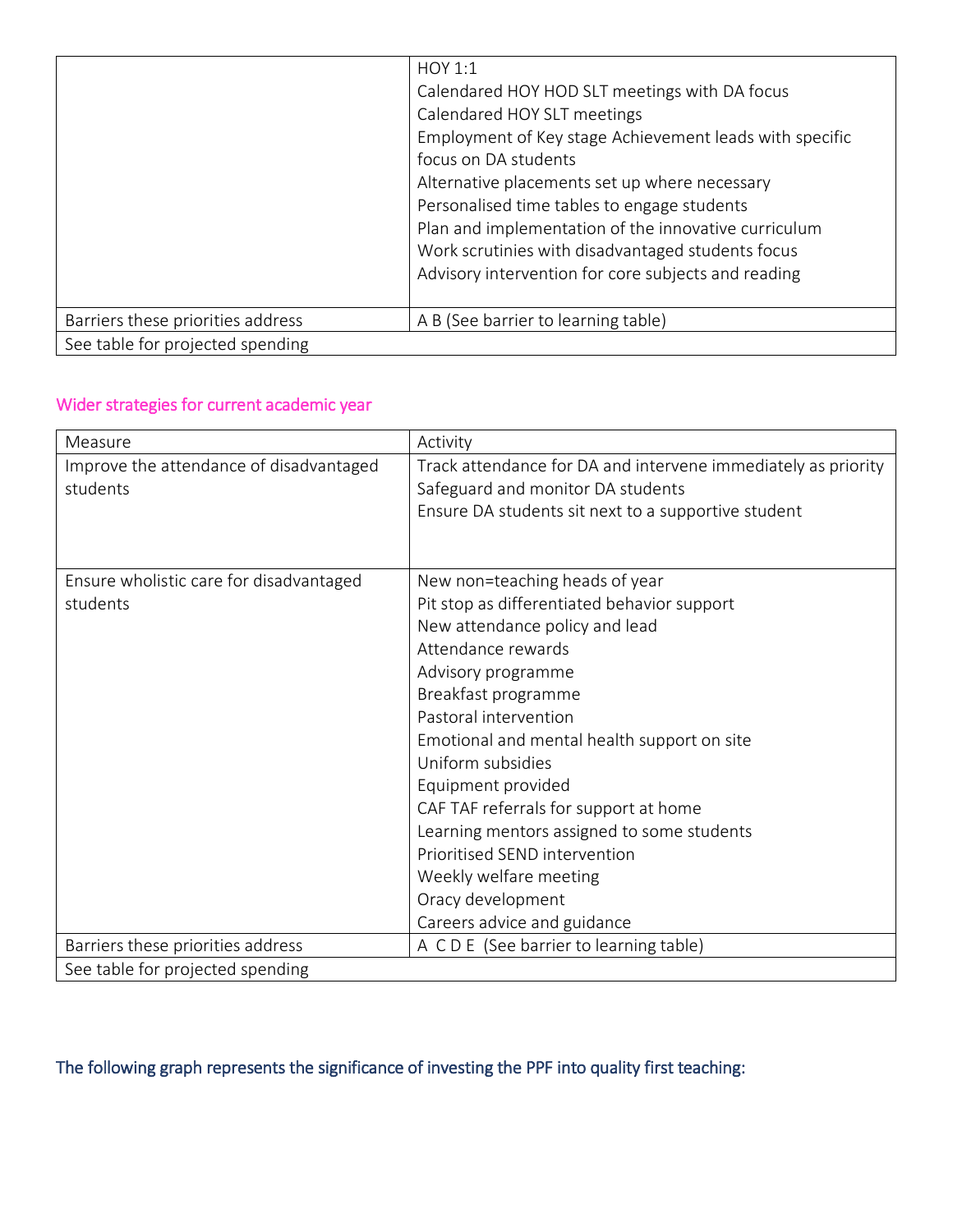

# Desired outcomes of our Pupil Premium Fund 2020-2021

|           | Desired outcomes                                                                                                                                                                                                                                                                                                                                                                                                                                  | Success criteria                                                                                                                                                                    |
|-----------|---------------------------------------------------------------------------------------------------------------------------------------------------------------------------------------------------------------------------------------------------------------------------------------------------------------------------------------------------------------------------------------------------------------------------------------------------|-------------------------------------------------------------------------------------------------------------------------------------------------------------------------------------|
| А.        | Attainment and progress for disadvantaged students<br>improves and the gap is narrowed<br>More disadvantaged students achieve basics measure<br>at $4+$ and $5+$                                                                                                                                                                                                                                                                                  | PP P8 meets school target of -0.18<br>PP KS3 increased proportion of on<br>track or above                                                                                           |
| <b>B.</b> | Reading ages for pupil premium students are at least<br>at their chronological age. Students in KS4 have at<br>least a reading age of 14. The reason we aim for a<br>reading age of 14 is to allow students to access the<br>reading of GCSE examination questions. This is also<br>supported by the Literacy strategy (extending two tier<br>vocabulary, fluent writing, reading and orators)<br>(Reading age as measured by GL assessment NGRT) | Reading ages for pupil premium<br>students show improvements towards<br>and beyond chronological reading ages                                                                       |
| C.        | Attendance of disadvantaged students moves towards<br>national average<br>Persistent absenteeism decreases towards national<br>average                                                                                                                                                                                                                                                                                                            | Disadvantaged attendance moves<br>towards national averages<br>PA for disadvantaged students moves<br>towards national averages                                                     |
| D.        | Disadvantaged students prioritised for Lap tops and<br>provided with revision guides<br>Alternative places are sourced to prevent any<br>disadvantaged students becoming NEET.                                                                                                                                                                                                                                                                    | Personalised pathways in place for<br>disadvantaged students, where<br>necessary and appropriate<br>%Disadvantaged students NEET<br>decreases                                       |
| E.        | Cultural capital deepens for disadvantaged students                                                                                                                                                                                                                                                                                                                                                                                               | Disadvantaged students meet passport<br>requirements. This means that<br>disadvantaged students have had<br>active participation in team work,<br>leadership, cultural experiences, |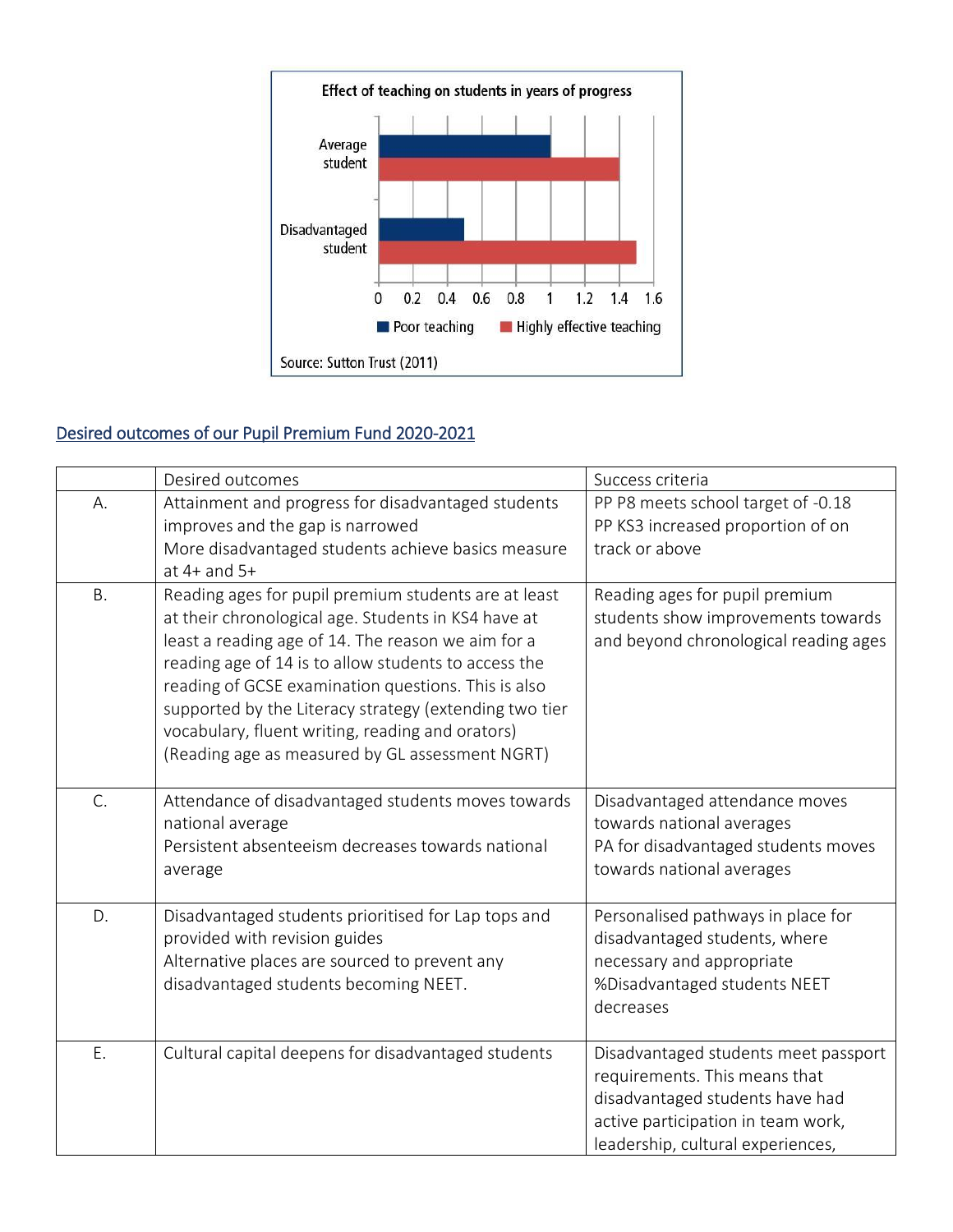|  | academic progress, careers and special<br>nominations (See passport to success<br>scheme on the website for more<br>details)<br>Disadvantaged students have had<br>access to the Consilium Charter |
|--|----------------------------------------------------------------------------------------------------------------------------------------------------------------------------------------------------|
|  |                                                                                                                                                                                                    |

# **2020-2021 Spending Plan**

At Heworth Grange Pupil Premium funding is deployed to either develop staffing provision or resource the learning of students in receipt of the fund in the following ways:

| Staffing resources                                        | Intended outcome                                                                                                                                                                                                                  | <b>Budget allocation from</b><br>PP(E)                                                                                                                                              |
|-----------------------------------------------------------|-----------------------------------------------------------------------------------------------------------------------------------------------------------------------------------------------------------------------------------|-------------------------------------------------------------------------------------------------------------------------------------------------------------------------------------|
| Improve the quality of<br>teaching for all DA<br>students | ABCDE<br>Transforming teaching middle leaders course<br>High leverage teaching<br>CPD on Solar, BAR, Sun marking<br>CPD on retrieval and interleaving                                                                             | CPD and staff time<br>£109,750<br>Whole school reading,<br>pastoral care & EAL<br>teaching<br>£28,350<br>Small group swork<br>staffing<br>£72,000                                   |
|                                                           |                                                                                                                                                                                                                                   | <b>Total £210,100</b>                                                                                                                                                               |
| Targeted academic<br>support                              | ABCD<br>Lexia, phonics, guided reading<br>Small group subject intervention (2 x 45-minute sessions<br>each week)<br>Homework clubs<br>Study skills seminars for Year 11 students<br>Small group mentoring<br>Well-being referrals | Targeted reading<br>£26,837<br>Curriculum intervention<br>and study skills<br>£16,160<br>Small group mentoring<br>£81,746<br>Achievement leaders and<br>(E20,000)<br>Total £144,743 |
| Wider strategies                                          | ACDEF<br>New behavior policy and lead<br>Pit stop as differentiated behavior support<br>New attendance policy and lead                                                                                                            | <b>CPD Pastoral</b><br>(1500)<br>Co curricula activities<br>(16, 875)                                                                                                               |